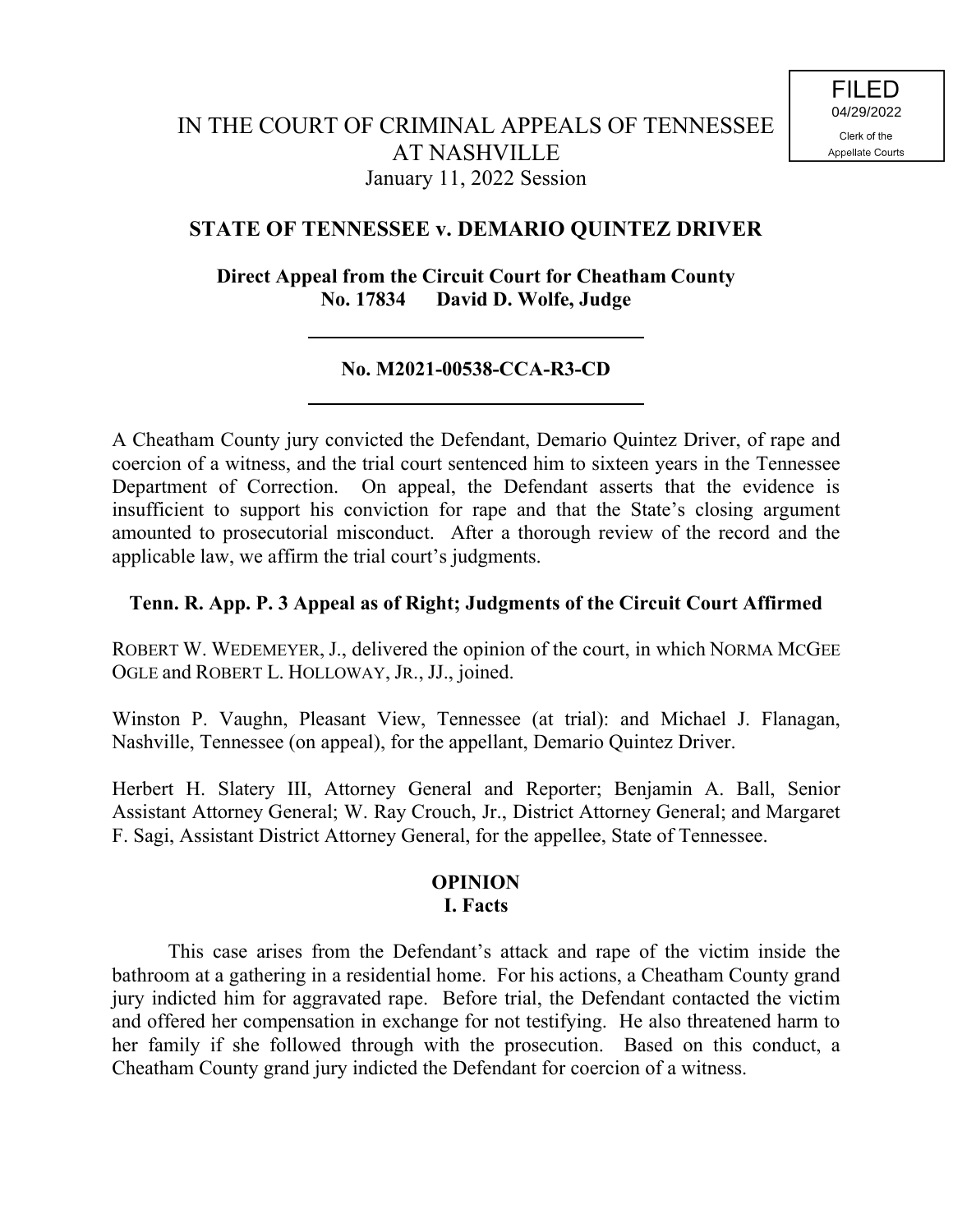#### **A. Trial**

The following evidence was presented at the Defendant's trial: Kim Freeze testified that the victim was her daughter and lived with her in March of 2016. On March 20, 2016, the twenty-one-year-old victim came home to Ms. Freeze's house from a party in a vehicle that Ms. Freeze did not recognize. Ms. Freeze described the victim as "really messed up," and the victim said someone had "done something" to her. The victim was crying and said her truck had been stolen. The victim was "walking funny" and had bruises on her lips, neck, and arms. The victim showed Ms. Freeze her vagina, which Ms. Freeze described as "awful" looking, as if it had been "ripped." The victim took a nap but did not shower or bathe, and Ms. Freeze took the victim to the hospital the next day.

The victim testified that she was twenty-one years old in March of 2016 and living with her mother. She drove a 2007 GMC Sierra truck at that time. On March 19, 2016, the victim drove in her truck with a friend to the home of Greg Sanders. They arrived around 11 p.m. Present at the residence were Mr. Sanders, the Defendant, and about a dozen other individuals. The victim spoke with several people at the gathering, including the Defendant, whom she identified in the courtroom and described as an acquaintance. The Defendant asked to drive her truck and she told him "no." The victim stated that she consumed three alcoholic drinks at the gathering over the course of an hour and a half and that the Defendant prepared the third drink for her. The victim testified that, after the third drink, she began feeling "dizzy and woozy." The victim went into a bedroom to collect herself and use the bathroom. As the victim was using the toilet, the Defendant came into the bathroom with a "smirk" on his face. The victim's pants were not on completely, and she was dizzy. As she tried to pull up her pants, the Defendant grabbed her, and she had "no strength" to fight him off. The Defendant knocked her over and put his penis in her mouth. The victim testified that she "faded out" soon after.

The victim regained consciousness in a closet and, when someone knocked on the door, the Defendant grabbed her face to cover her mouth. The victim recalled that her pants and the Defendant's pants were both off. She recalled "glimpses" of the Defendant putting his penis in her mouth without her consent. The victim lost consciousness again and then awoke to Mr. Sanders putting her into his bed. The victim was missing half of her clothing and her remaining clothes were ripped. Money that she kept in her undergarments had been taken. Her truck was also missing, along with money, prescription medication, and personal items inside the truck. The victim testified that her mouth was sore, and her vagina felt as if it had been "ripped to pieces." The victim stated that she was terrified. Mr. Sanders gave her some clothes and then the victim arranged for a ride home. The victim described herself as in a "daze," but eventually she went to the hospital where a rape kit was performed. The victim testified that she was "ripped" and bleeding and felt as if someone had "pounded" her and "ran through" her.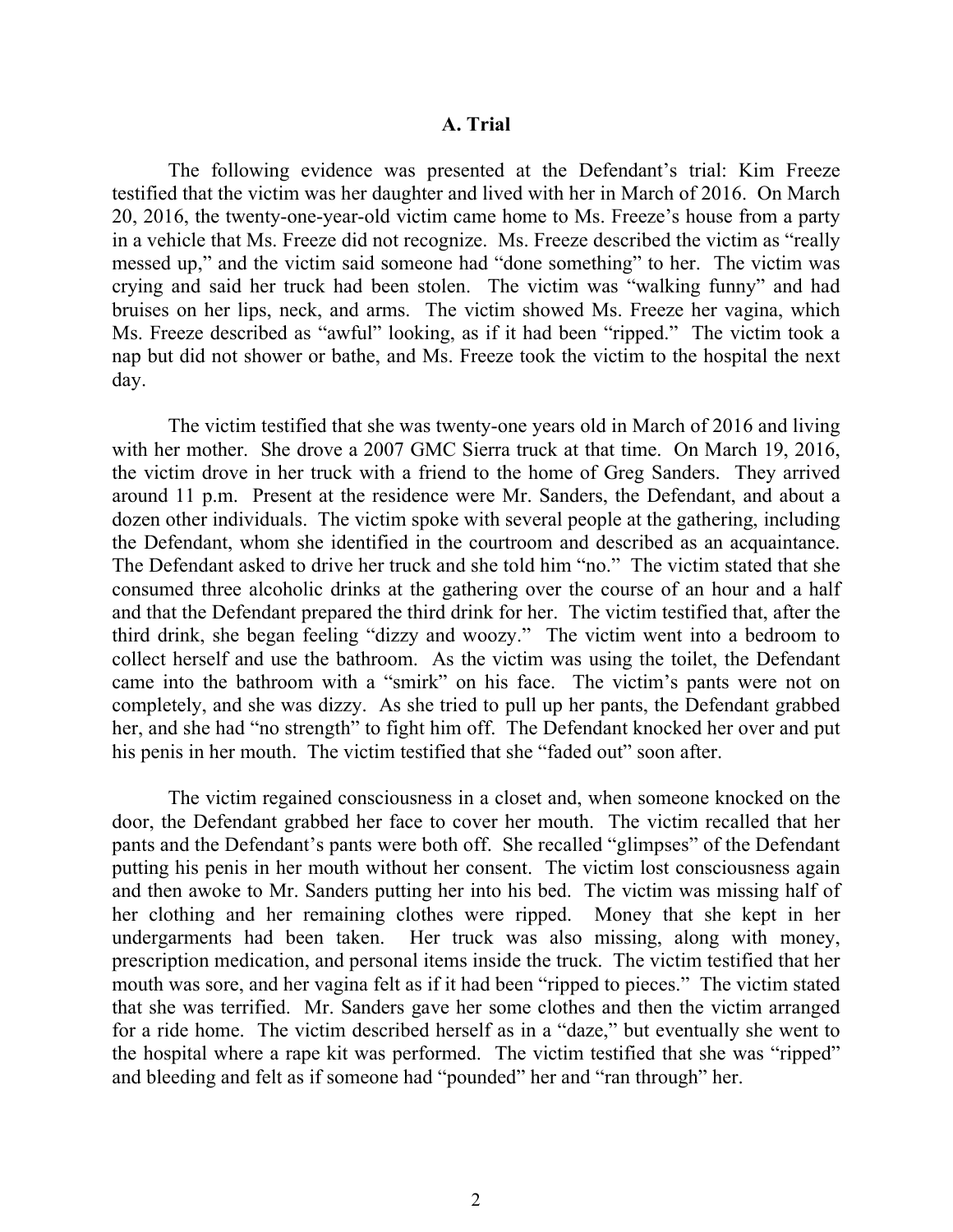The victim testified that she contacted law enforcement about this incident and that she was terrified. She stated that she had been threatened several times and offered money or drugs not to testify at trial. The Defendant sent the victim a message offering to return the money and items in her truck that had been taken from her.

On cross-examination, the victim testified that she had been to Mr. Sanders's house several times prior to March of 2016. The victim was shown a series of Facebook messages she exchanged with the Defendant on the day after the rape, March 21, 2016. The victim summarized the messages, saying that she was asking the Defendant for her money and medicine and her truck to be returned to her. The victim said she was "extremely angry and distraught" when sending the messages. She agreed that she proposed meeting the Defendant to get her things back but stated that she did not plan to go alone. She agreed that she sent the messages before going to the hospital following the rape.

On redirect-examination, the victim stated that, throughout the messages, the Defendant denied being involved in the victim's rape; however, the victim testified that DNA from her vagina and her rectum showed that he had in fact had intercourse with her. The victim stated that Mr. Sanders and the Defendant were associated with a violent group of people and that she was scared of both men. Mr. Sanders was murdered in December of 2016. She testified that Mr. Sanders's DNA was also found in her vagina following the rape. She reiterated that she had no memory of having sexual relations with either man.

The victim clarified that the rape occurred at approximately 4 a.m. on March 20, 2016, and that the messages she exchanged with the Defendant were sent around 2 p.m. on March 21. The victim described this incident as a "gang rape" and detailed the suffering she had experienced since the rape.

Walter Bammen testified that he was employed by the Cheatham County Sheriff's Office in March of 2016. While off duty on March 20, 2016, Lieutenant Bammen observed the victim's truck parked on the side of the road in a rural area across from his church. Two days later, while on duty, Lieutenant Bammen learned that the truck had been reported as stolen, and he arranged for it to be towed from the roadside. The vehicle was checked for fingerprints when it arrived at the tow-in lot at the Sheriff's office.

Detective Jeff Landis testified that he worked as a criminal investigator for the Cheatham County Sheriff's Office and processed the victim's truck at the tow-in lot. Detective Landis obtained fingerprints from the driver's side door and window, which were later sent to the Tennessee Bureau of Investigation ("TBI"). Testing revealed two matches to the fingerprints: the victim and the Defendant.

Sherry Mulbarger testified that she was a registered nurse working at TriStar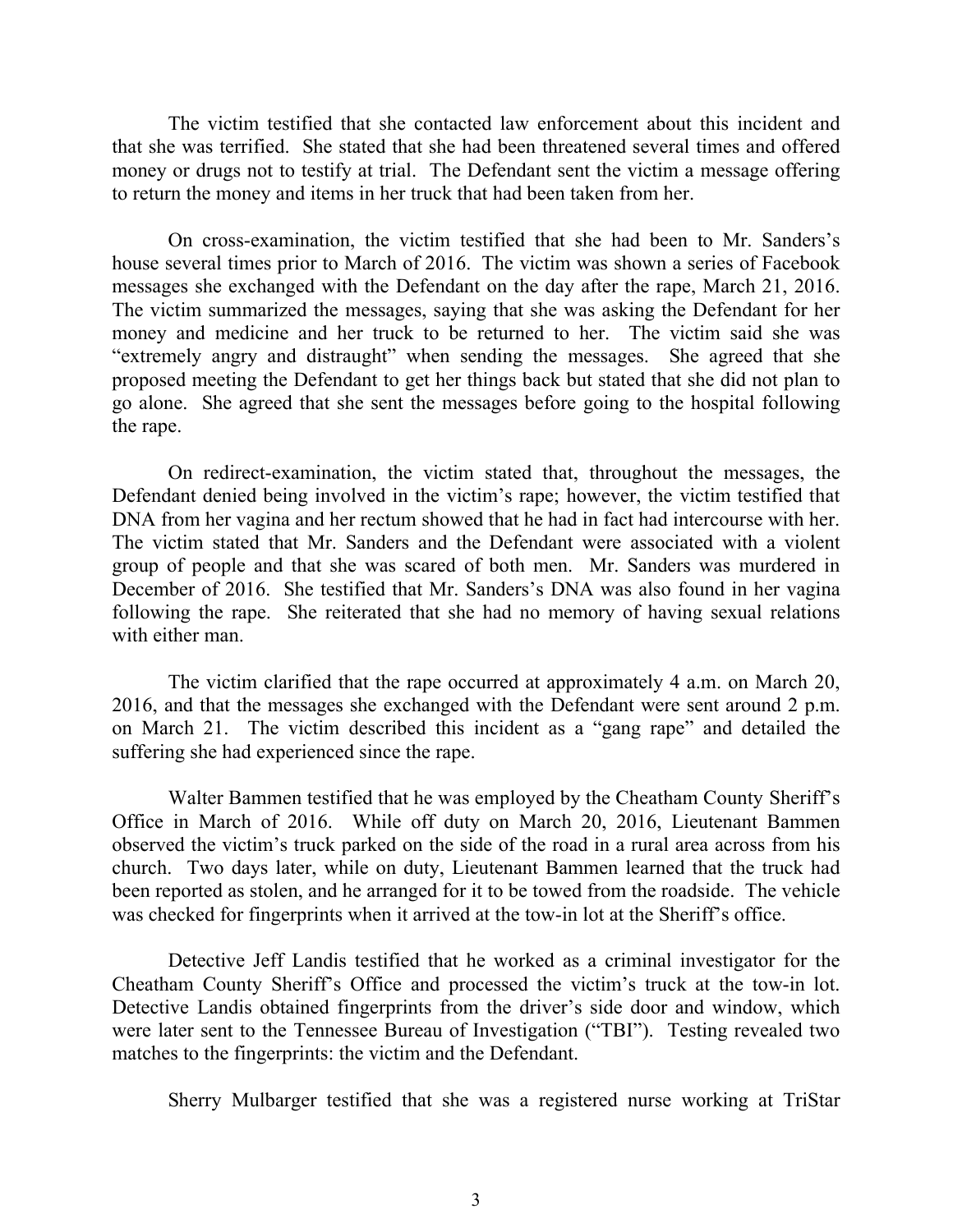Medical Center in Ashland City, Tennessee, on the night the victim presented at the hospital. Ms. Mulbarger examined the victim and noted injuries to her vagina: "Swelling," "tenderness," and redness. Ms. Mulbarger stated that the victim's rectum had "mild lacerations" at the top and bottom of the rectal opening and that the victim was sore and bleeding. The victim was described as tearful, angry, depressed, and afraid for her and her family's safety. The victim's chart contained the following account of the rape:

"[The victim was] [r]aped at a party 48 hours ago. A man she had knowledge of followed her into the bathroom and raped her. [The victim] [r]epeatedly told the man to stop, blacked out, awoke in closet, does not remember going to closet. Came out at approximately 2:00 p.m. Told mother [about] rape, did not want police contacted, was afraid."

Dr. Brenda Reilly testified that she was an emergency room physician working at the hospital when the victim presented on March 22, 2016. Dr. Reilly performed a rape kit on the victim and noted that the victim's genitalia was swollen, red, and tender. These findings were consistent with the victim's report that she had unsolicited sexual contact. Dr. Reilly described the victim as anxious, tearful, uncomfortable, and upset. Dr. Reilly testified that the victim had lacerations on her genitalia consistent with forcible penetration of that area.

TBI Special Agent Lisa Burgee conducted the DNA testing in this case. She testified that the Defendant's DNA was present in the victim's vaginal swab. An unidentified contributor's DNA was detected and Agent Burgee later determined that the DNA contributor was Mr. Sanders.

TBI Special Agent April Bramlage was admitted as an expert in toxicology and testified that she analyzed the victim's blood sample. She stated that there was zero alcohol in the victim's blood. The blood sample did contain the chemical typically known as Xanax, a nervous system depressant, as well as Benadryl, which causes sedation, as well as Hydrocodone. Agent Bramlage testified that the presence of these drugs in the victim's system two days after ingestion indicated that a very large quantity of these drugs had been administered. Agent Bramlage noted that these sedation drugs were commonly known as "date rape drug[s]."

Based on this evidence, the jury convicted the Defendant of rape and coercion of a witness. Following a sentencing hearing, the trial court imposed a twelve-year sentence for the rape conviction and a consecutive four-year sentence for the coercion conviction, for a total effective sentence of sixteen years in the Tennessee Department of Correction. It is from these judgments that the Defendant appeals.

## **II. Analysis**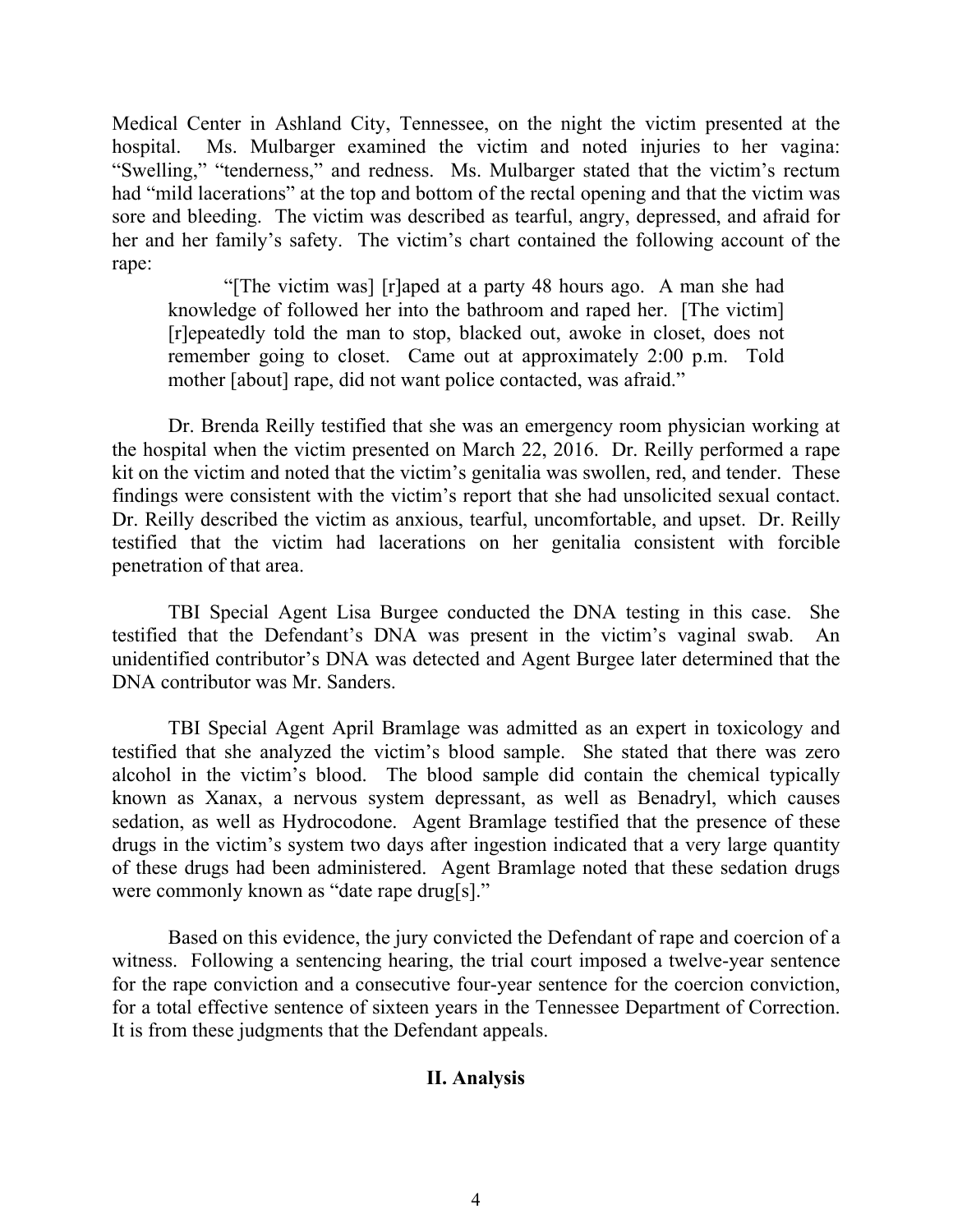On appeal, the Defendant asserts that the evidence is insufficient to support his rape conviction and that the State committed prosecutorial misconduct during closing argument.

#### **A. Sufficiency of Evidence**

The Defendant contends that the evidence is insufficient to sustain his conviction for rape. He contends that the victim's testimony alone was not sufficient to prove a nonconsensual encounter and that inconsistencies in her accounts of the incident should have prevented the jury from finding beyond a reasonable doubt that a rape had occurred. The State responds that the victim explicitly testified and reported to medical personnel that the Defendant raped her and that the proof is sufficient to sustain his conviction for rape. We agree with the State.

When an accused challenges the sufficiency of the evidence, this court's standard of review is whether, after considering the evidence in the light most favorable to the State, "*any* rational trier of fact could have found the essential elements of the crime beyond a reasonable doubt." *Jackson v. Virginia*, 443 U.S. 307, 319 (1979) (emphasis in original); *see* Tenn. R. App. P. 13(e); *State v. Goodwin*, 143 S.W.3d 771, 775 (Tenn. 2004) (citing *State v. Reid*, 91 S.W.3d 247, 276 (Tenn. 2002)). This rule applies to findings of guilt based upon direct evidence, circumstantial evidence, or a combination of both direct and circumstantial evidence. *State v. Pendergrass*, 13 S.W.3d 389, 392-93 (Tenn. Crim. App. 1999) (citing *State v. Dykes*, 803 S.W.2d 250, 253 (Tenn. Crim. App. 1990)). In the absence of direct evidence, a criminal offense may be established exclusively by circumstantial evidence. *Duchac v. State*, 505 S.W.2d 237, 241 (Tenn. 1973). "The jury decides the weight to be given to circumstantial evidence, and '[t]he inferences to be drawn from such evidence, and the extent to which the circumstances are consistent with guilt and inconsistent with innocence, are questions primarily for the jury.'" *State v. Rice*, 184 S.W.3d 646, 662 (Tenn. 2006) (quoting *Marable v. State*, 313 S.W.2d 451, 457 (Tenn. 1958)). "The standard of review [for sufficiency of the evidence] 'is the same whether the conviction is based upon direct or circumstantial evidence.'" *State v. Dorantes*, 331 S.W.3d 370, 379 (Tenn. 2011) (quoting *State v. Hanson*, 279 S.W.3d 265, 275 (Tenn. 2009)).

In determining the sufficiency of the evidence, this court should not re-weigh or reevaluate the evidence. *State v. Matthews*, 805 S.W.2d 776, 779 (Tenn. Crim. App. 1990). Nor may this Court substitute its inferences for those drawn by the trier of fact from the evidence. *State v. Buggs*, 995 S.W.2d 102, 105 (Tenn. 1999) (citing *Liakas v. State*, 286 S.W.2d 856, 859 (Tenn. 1956)). "Questions concerning the credibility of witnesses, the weight and value to be given the evidence, as well as all factual issues raised by the evidence are resolved by the trier of fact." *State v. Bland,* 958 S.W.2d 651, 659 (Tenn. 1997). "'A guilty verdict by the jury, approved by the trial judge, accredits the testimony of the witnesses for the State and resolves all conflicts in favor of the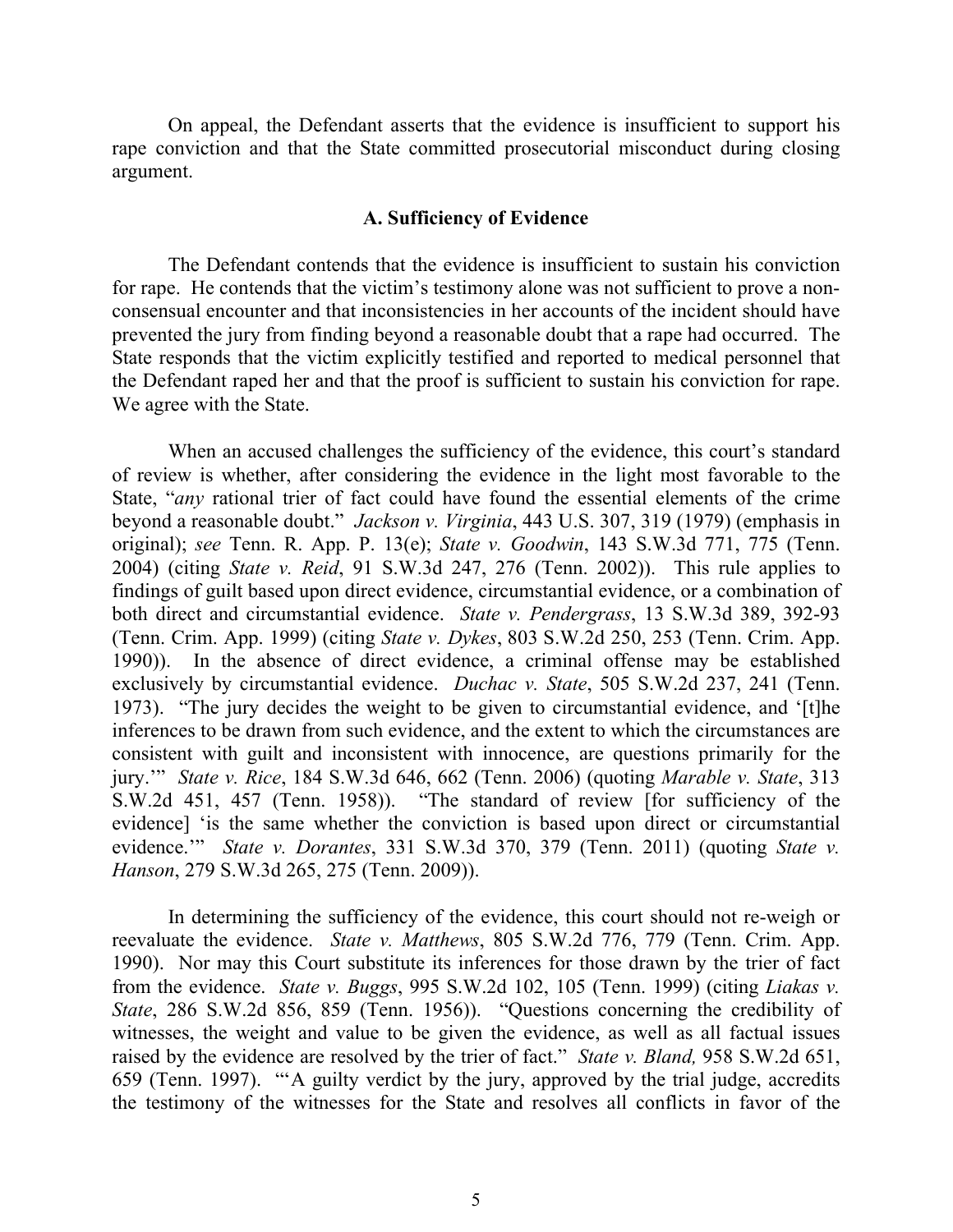theory of the State.'" *State v. Cabbage*, 571 S.W.2d 832, 835 (Tenn. 1978) (quoting *State v. Grace*, 493 S.W.2d 474, 476 (Tenn. 1973)). The Tennessee Supreme Court stated the rationale for this rule:

This well-settled rule rests on a sound foundation. The trial judge and the jury see the witnesses face to face, hear their testimony and observe their demeanor on the stand. Thus the trial judge and jury are the primary instrumentality of justice to determine the weight and credibility to be given to the testimony of witnesses. In the trial forum alone is there human atmosphere and the totality of the evidence cannot be reproduced with a written record in this Court.

*Bolin v. State*, 405 S.W.2d 768, 771 (Tenn. 1966) (citing *Carroll v. State*, 370 S.W.2d 523, 527 (Tenn. 1963)). This court must afford the State the "'strongest legitimate view of the evidence'" contained in the record, as well as "'all reasonable and legitimate inferences'" that may be drawn from the evidence. *Goodwin*, 143 S.W.3d at 775 (quoting *State v. Smith*, 24 S.W.3d 274, 279 (Tenn. 2000)). Because a verdict of guilt against a defendant removes the presumption of innocence and raises a presumption of guilt, the convicted criminal defendant bears the burden of showing that the evidence was legally insufficient to sustain a guilty verdict. *State v. Carruthers*, 35 S.W.3d 516, 557- 58 (Tenn. 2000).

Rape, which was charged to the jury as a lesser included offense of aggravated rape, requires proof of unlawful sexual penetration of a victim by the Defendant accomplished without the consent of the victim, and the Defendant knows or has reason to know at the time of the penetration that the victim did not consent. T.C.A. § 39-13- 503(a)(2) (2018).

The evidence presented at trial and viewed in the light most favorable to the State, was that the Defendant followed the victim into the bathroom at a house party and penetrated the victim without her consent. There was significant physical evidence from which the jury could find that the victim was sexually penetrated and the victim testified that she did not consent. The Defendant maintains that there was no evidence to support a non-consensual encounter other than the victim's testimony and statements, which he contends were inconsistent. We note that any inconsistencies in the victim's statements or testimony or the physical evidence were within the province of the jury to credit or discredit and we will not second guess the jury's determination on appeal. *See Cabbage*, 571 S.W.2d at 835. The Defendant is not entitled to relief on this issue.

### **B. Closing Argument**

The Defendant also contends that the State committed prosecutorial misconduct when it called the Defendant a liar during closing argument. He acknowledges that no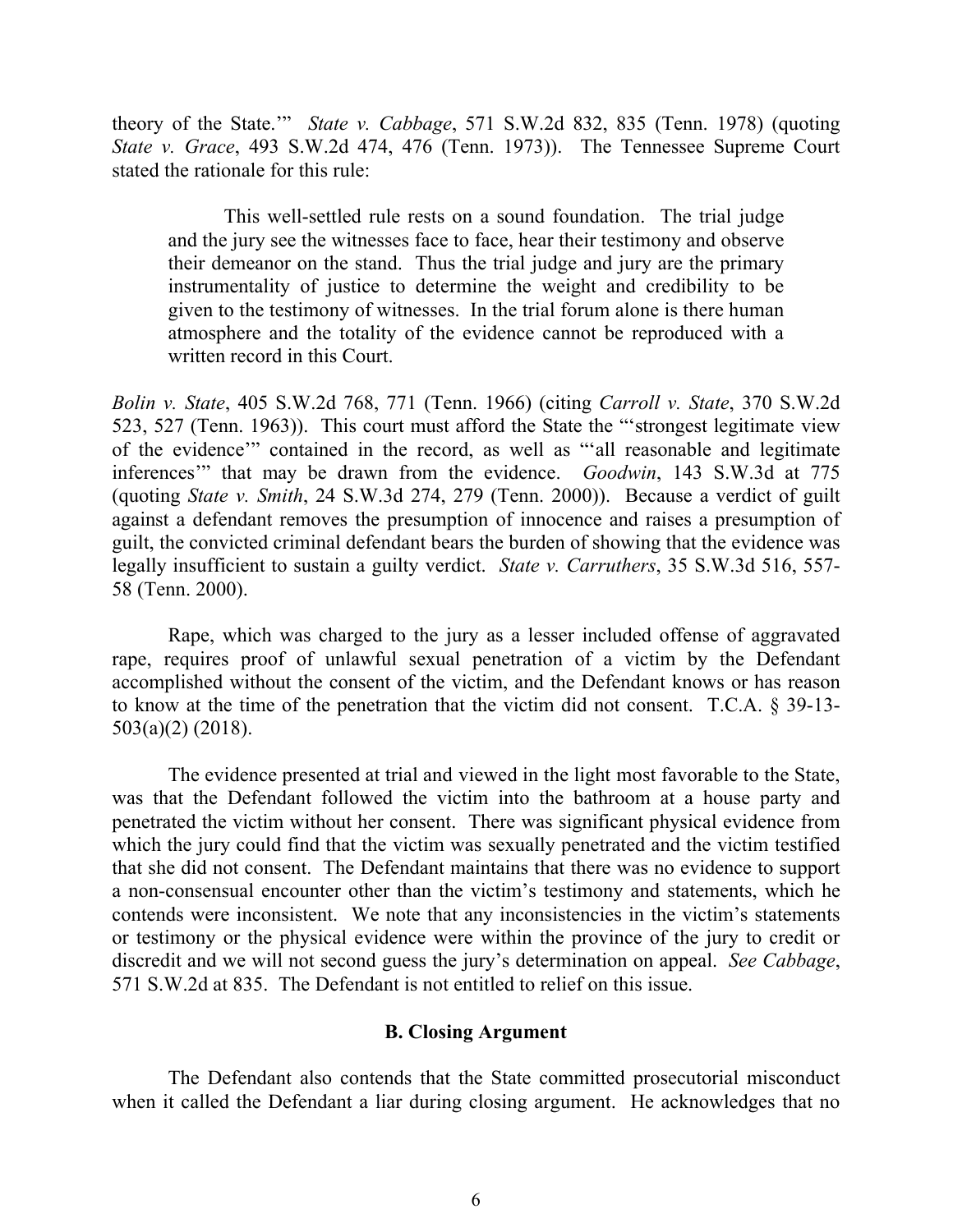contemporaneous objection was made; however, the Defendant contends he is entitled to plain error relief because a clear and unequivocal rule of law has been breached because the prosecutor expressed a personal belief or opinion as to the truth or falsity of the evidence. The State replies that the Defendant has waived this issue by failing to contemporaneously object and has failed to establish plain error.

Initially, we stress that it is incumbent upon defense counsel to object contemporaneously whenever it deems the prosecution to be making improper argument. A contemporaneous objection provides the trial court an opportunity to assess the State's argument and to caution the prosecution and issue a curative instruction to the jury if necessary. Additionally, defense counsel's failure to object contemporaneously will constitute a waiver of the issue on appeal. *See* Tenn. R. App. P. 36(a) (providing that an appellate court need not grant relief where party failed to take reasonably available action to prevent or nullify an error).

The record reflects that the Defendant raised this issue for the first time in his amended motion for new trial. In the motion, the Defendant argued as follows:

That Defendant should be awarded a new trial based on prosecutorial misconduct upon inappropriate statements made during closing argument that were intended to inflame the jury and were unrelated in scope as it relates to the Defendant.

We are unable, however, to review the trial court's ruling in this matter because the Defendant failed to include the transcript from the motion for new trial hearing in the record on appeal. The Defendant has a duty to prepare a record that conveys "a fair, accurate and complete account of what transpired with respect to those issues that are the bases of appeal." Tenn. R. App. P. 24(b). The Defendant risks waiving the issues on appeal if an incomplete record is submitted to this court. *State v. Ballard*, 855 S.W.2d 557, 560 (Tenn. 1993). "In the absence of an adequate record on appeal, we must presume that the trial court's ruling was supported by the evidence." *State v. Bibbs*, 806 S.W.2d 786, 790 (Tenn. Crim. App. 1991) (citing *Smith v. State*, 584 S.W.2d 811, 812 (Tenn. Crim. App. 1979); *Vermilye v. State*, 584 S.W.2d 226, 230 (Tenn. Crim. App. 1979)).

Waiver notwithstanding, because the defense failed to lodge timely objections to the prosecutor's arguments, our review is limited to the parameters of this court's discretionary plain error review. *See Banks*, 271 S.W.3d at 119. We will grant relief for plain error only when five prerequisites are met: "(1) the record clearly establishes what occurred in the trial court, (2) a clear and unequivocal rule of law was breached, (3) a substantial right of the accused was adversely affected, (4) the accused did not waive the issue for tactical reasons, and (5) consideration of the error is necessary to do substantial justice." *Id.* at 119-20. It is a defendant's burden to convince this court that plain error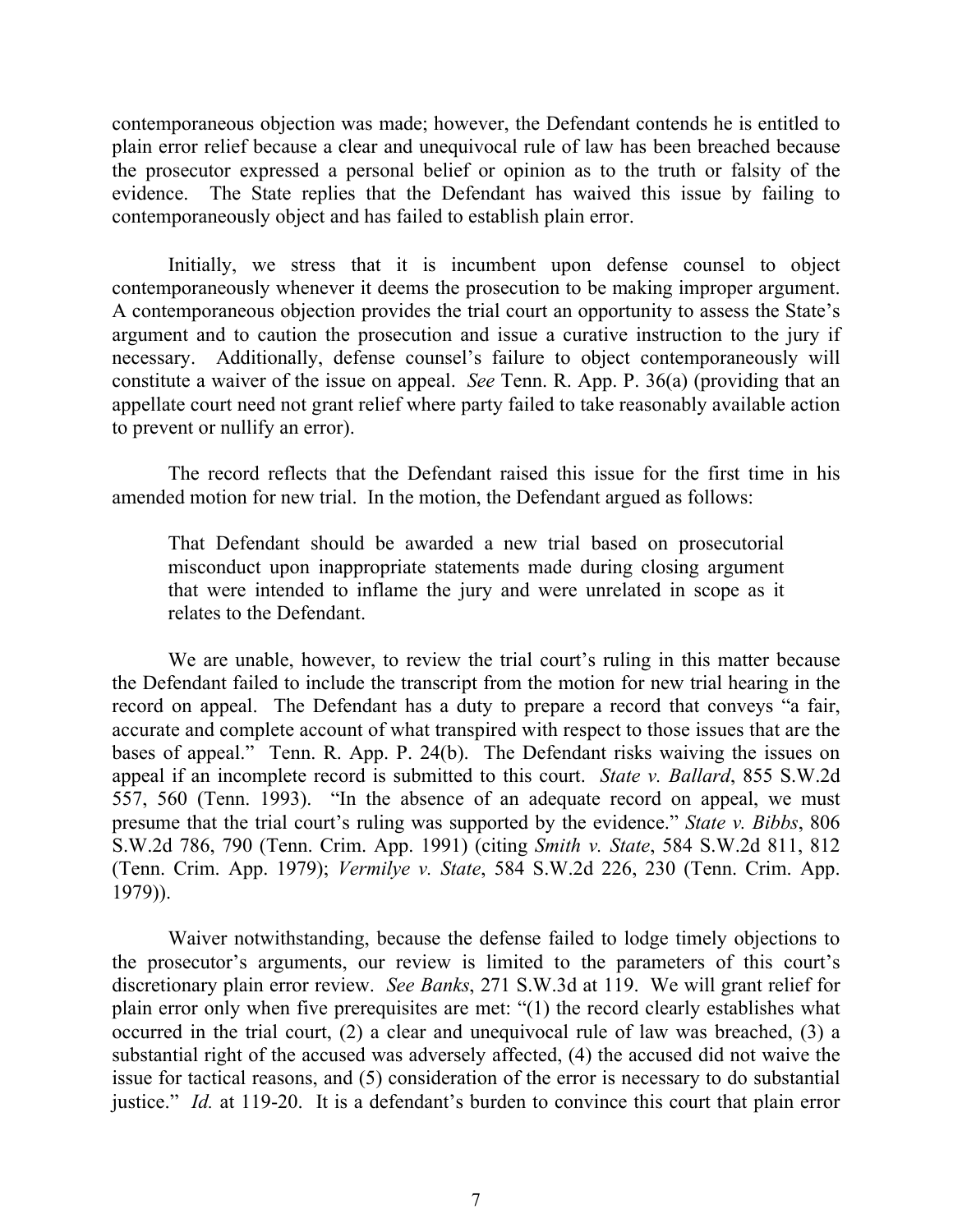exists, and we need not consider all five factors "when it is clear from the record that at least one of them cannot be satisfied." *State v. Bledsoe*, 226 S.W.3d 349, 355 (Tenn. 2007).

The State's closing argument emphasized and reiterated the victim's fear of the Defendant. Defense counsel responded that the victim was not afraid, but rather a consensual participant in the night's events. Defense counsel suggested that the fear the State had argued in closing was misplaced, stating, "That should scare the hell out of every person in this room, that one woman said that she was raped after my client had consensual sex with her at a party." Defense counsel then listed what he identified as lies told by the victim. Defense counsel attacked the victim's integrity, credibility, and morals, calling her a "liar" and explaining the rape charges were the result of a "bully" and "a woman scorned."

Defense counsel argued that this case was not about the victim's fear but about the victim's intentional intimidation of the Defendant. He told the jury that there was "nothing else" other than the victim's claim to support the allegation of rape. He stated that the victim was extorting the Defendant "with false allegations of rape" and asserted that the State's case was nothing more than "bells and whistles" and "smoke and mirrors". About the State's proof, defense counsel stated, "There's nothing else other [than] one woman's testimony, and that to me is just scary. That's the scariest thing I have ever heard." Defense counsel concluded by telling the jury that the Defendant has "been waiting so long" for the jury "to fix this." He urged the jury to "be the best part of this story."

In response, the prosecutor argued as follows:

You know what is scary in this case? Is that the Defense, the Defense Attorney and the defendant can literally stand in front of you and suggest that this case is smoke and mirrors. That's scary.

It's scary that we are in a world where a victim can be raped by more than one person, be threatened, be robbed, be coerced, be hated, be humiliated, have to testify in front of strangers and to tell you [all] of the details of what must be a nightmare. It is no wonder that we live in a world where victims are scared to come forward.

Because when the Defense could suggest that there is no forensic evidence in a case where you heard from three different expert witnesses, just look you right in the eye and say there's no forensic evidence. If he can look you in the eye and say that, what else is this man hiding[?] That ends right now. The Defendant raped her and we won't be bullied by him anymore. I will not stand here and let you be blown over by lies and false argument.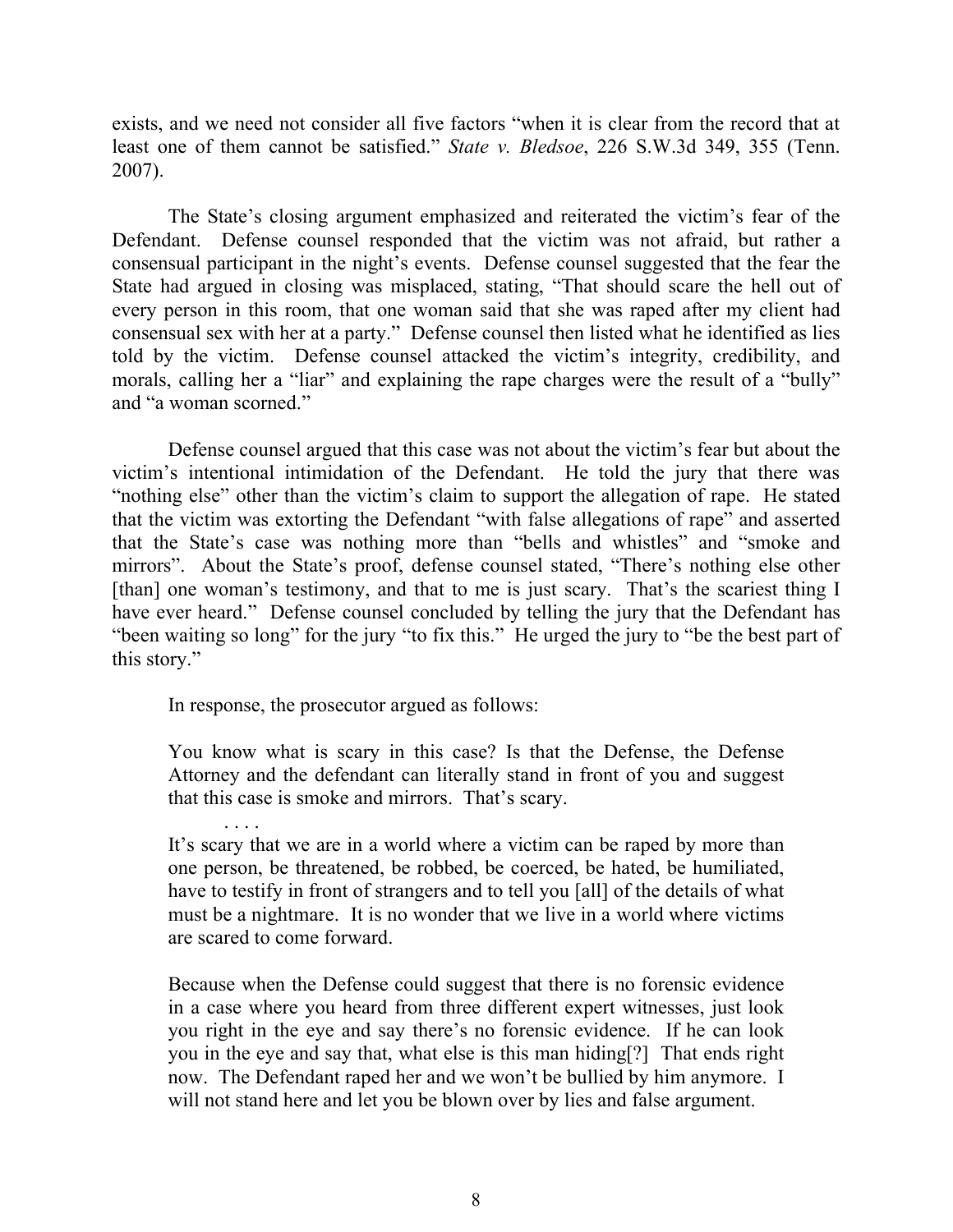The prosecutor then recounted all the evidence that refuted the Defendant's assertion that there was no forensic evidence in this case. The prosecutor noted areas where the forensic evidence was inconsistent with the Defendant's statements and identified those inconsistencies as the Defendant's "lies." The prosecutor told the jury, "He's a liar. And let there be no mistake about that. That's a liar sitting right there at that table."

The prosecutor recounted portions of the Facebook messages between the Defendant and the victim. He identified one message from the Defendant that stated, "I didn't touch you." About this quote, the prosecutor argued, "Another lie. I didn't touch you. That is a lie. This is not even questionable. We know he touched her. His DNA, Ladies and Gentlemen, were removed from her vagina. Don't allow this to fool you." The prosecutor also characterized the victim's response to one of the Defendant's messages as "you are a liar" although those were not the literal words used.

Initially, we have no trouble concluding that the prosecution's repeated references to "lies" and calling the Defendant a "liar" were improper. It is unprofessional conduct for a prosecutor to express his personal belief or opinion as to the truth or falsity of any testimony or evidence or the guilt of the defendant. *See State v. Thornton*, 10 S.W.3d 229, 235 (Tenn. Crim. App. 1999); *Lackey v. State*, 578 S.W.2d 101, 107 (Tenn. Crim. App. 1978). The prosecutor's argument, to some extent, was an expression of his opinion about the proof and the guilt of the Defendant.

This court has admonished many times that closing arguments must be (1) temperate; (2) predicated on the evidence adduced at trial; and (3) pertinent to the issues. *See State v. Hatcher*, 310 S.W.3d 788, 813 (Tenn. 2010); *State v. Thomas*, 158 S.W.3d 361, 413 (Tenn. 2005); *State v. Keen*, 926 S.W.2d 727, 736 (Tenn. 1994); *State v. Sutton*, 562 S.W.2d 820, 823 (Tenn. 1978); *Russell v. State*, 532 S.W.2d 268, 271 (Tenn. 1976). Additionally, because a prosecutor's role is to seek justice rather than simply advocate, the State's prerogative during argument is more limited than that of other parties. *Thomas*, 158 S.W.3d at 413 . As the United States Supreme Court has recognized,

[The prosecutor] is the representative not of an ordinary party to a controversy, but of a sovereignty whose obligation to govern impartially is as compelling as its obligation to govern at all; and whose interest, therefore, in a criminal prosecution is not that it shall win a case, but that justice shall be done. As such, he is in a peculiar and very definite sense the servant of the law, the twofold aim of which is that guilt shall not escape or innocence suffer. He may prosecute with earnestness and vigor-indeed, he should do so. But, while he may strike hard blows, he is not at liberty to strike foul ones. It is as much his duty to refrain from improper methods . . . as it is to use every legitimate means. . . .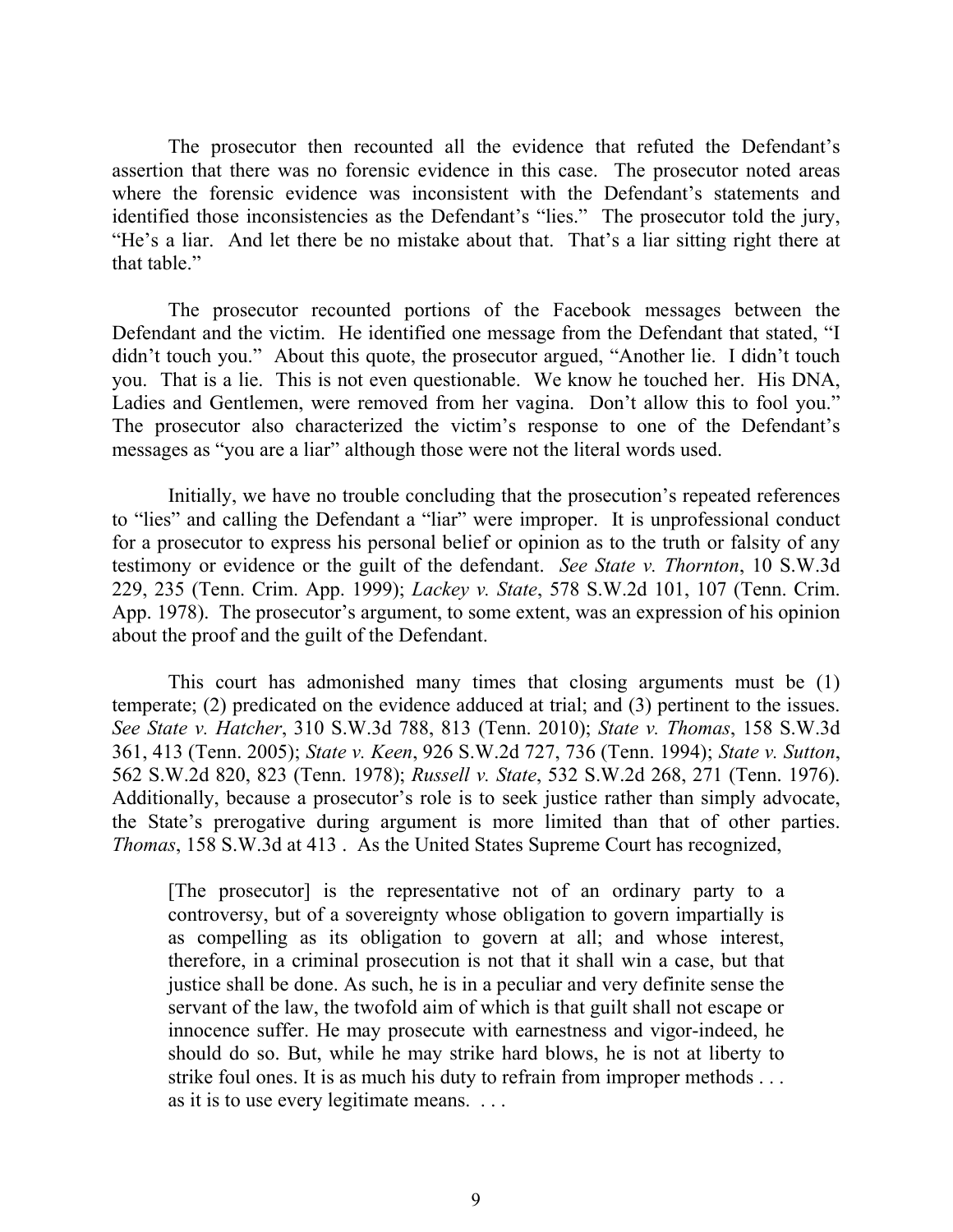*Berger v. United States*, 295 U.S. 78, 88 (1935). A prosecutor must therefore "refrain from argument designed to inflame the jury." *State v. Hall*, 976 S.W.2d 121, 158 (Tenn. 1998) (quoting *Coker v. State*, 911 S.W.2d 357, 368 (Tenn. Crim. App. 1995)).

We will not, however, overturn a verdict on the basis of a prosecutor's improper argument unless the impropriety affected the verdict. *Sutton*, 562 S.W.2d at 823. In conducting this inquiry, we consider five factors:

(1) the conduct complained of viewed in context and in light of the facts and circumstances of the case; (2) the curative measures undertaken by the [trial] [c]ourt and the prosecution; (3) the intent of the prosecutor in making the improper statement; (4) the cumulative effect of the improper conduct and any other errors in the record; and (5) the relative strength or weakness of the case.

*State v. Buck*, 670 S.W.2d 600, 609 (Tenn. 1984) (quoting *Judge v. State*, 539 S.W.2d 340, 344 (Tenn. Crim. App. 1976)).

Taking these factors out of order, we first note that there were no specific curative measures taken by the trial court or the prosecution. While this would ordinarily weigh against the State, in this case, the defense must also bear some responsibility for failing to object during the prosecutor's argument, which limits our review to a plain error analysis. Combining the first and third factors, we observe that the prosecutor did not begin referring to "lies" until the rebuttal portion of closing argument. The trigger for the prosecutor's improper comments appears to have been the defense's reference to the State's case being "smoke and mirrors" and a vigorous attack on the victim's credibility. The defense portrayed the victim as a "scorned woman" who was extorting the Defendant with allegations of rape. In rebuttal closing argument, the prosecutor recalled the forensic evidence presented at trial. The prosecutor then segued into the evidence that supported dishonesty on the part of the defense and not the victim. Thus, the intent of the prosecutor appears to have been to strike back at defense argument. While the prosecutor reached too far in his argument, it appears that the prosecutor was at least trying to place his argument in some overall context triggered by the argument of defense counsel.

We review the fourth and fifth factors jointly. The strength of the State's case was very strong. The evidence against the Defendant included the victim's identification of the Defendant as the perpetrator, DNA evidence of the Defendant's sperm in the victim, evidence of Xanax in the victim's system consistent with her account of the events, the Defendant's admission in messages that oral sex occurred and the victim's physical injuries which were consistent with her testimony about the rape.

Considering the parties' arguments as a whole and the evidence adduced at trial, we conclude that the prosecution's references did not affect the jury's verdict. Because